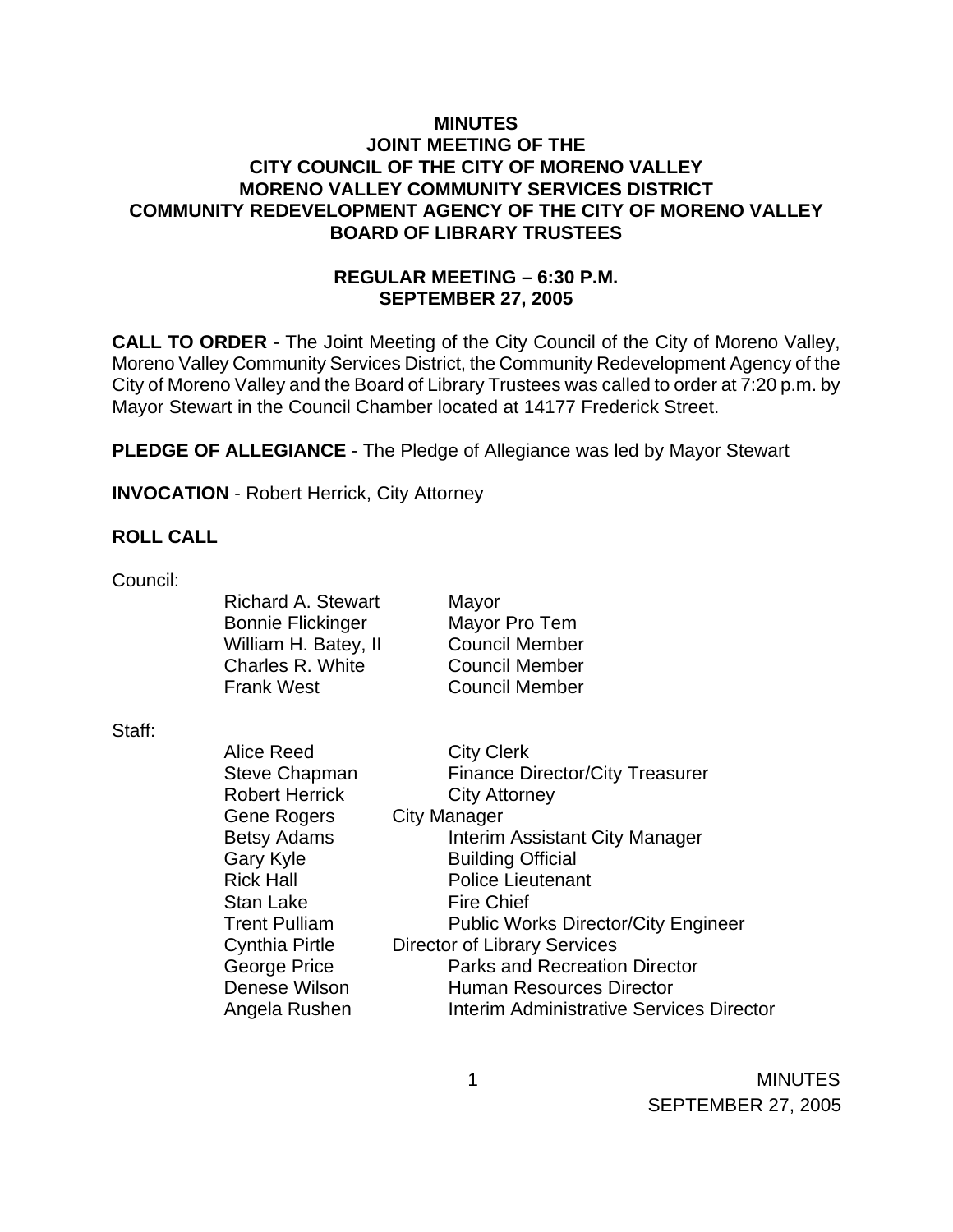## **JOINT CONSENT CALENDARS (SECTIONS A-D) OF THE CITY COUNCIL OF THE CITY OF MORENO VALLEY, MORENO VALLEY COMMUNITY SERVICES DISTRICT, COMMUNITY REDEVELOPMENT AGENCY OF THE CITY OF MORENO VALLEY AND THE BOARD OF LIBRARY TRUSTEES**

Mayor Stewart opened the agenda items for the Consent Calendars for public comments, there being none, public comments were closed.

## **A. CONSENT CALENDAR** - **CITY COUNCIL**

- A1. ORDINANCES FIRST READING BY TITLE ONLY Waived reading of all Ordinance Introductions and read by title only.
- A2. MINUTES REGULAR MEETING OF SEPTEMBER 13, 2005 (Report of: City Clerk's Department) Recommendation: Approve as submitted.
- A3. WARRANT REPORT AUGUST 31, 2005 (Report of: Finance Department) Recommendation: Adopt Resolution No. 2005-92, approving the Warrant Report, dated August 2005, in the total amount of \$18,533,339.19.

#### Resolution No. 2005-92

 A Resolution of the City Council of the City of Moreno Valley, California, Approving the Warrant Report Dated August 31, 2005

A4. PUBLIC MEETING REGARDING MAIL BALLOT PROCEEDINGS FOR PROJECTS\*: TENTATIVE TRACT 31257 – BALLOTED ITEMS: CSD ZONE B, CSD ZONE D, NPDES; TENTATIVE TRACT 31591 – BALLOTED ITEMS: CSD ZONE B, CSD ZONE D, NPDES; TENTATIVE TRACTS 32834 & 32836 – BALLOTED ITEMS: CSD ZONE B, CSD ZONE E-12, NPDES; TENTATIVE TRACT 32835 – BALLOTED ITEM: NPDES; APN 477-780-005 (EL POLLO LOCO RESTAURANT) – BALLOTED ITEM: NPDES; APNS 297-140-029 - 297-140-032 (MORENO VALLEY HEALTH, LLC) - BALLOTED ITEM: CSD ZONE M; APNS 297-140-029 - 297-140-036 (MORENO VALLEY HEALTH, LLC) – BALLOTED ITEM: NPDES (\*LOCATIONS OF THE PROJECTS ARE LISTED IN THE BODY OF THE STAFF REPORT) (Report of: Public Works Department)

 Recommendation: Accept public comments regarding the mail ballot proceedings for Tentative Tracts 31257, 31591, 32834, 32835 and 32836 (and all their affected phases), APN 477-780-005 (and any division thereof) El Pollo Loco Restaurant and APNs 297-140-029, 297-140-030, 297-140- 031, 297-140-032, 297-140-033, 297-140-034, 297-140-035 and 297-140- 036 (and any division thereof) Moreno Valley Health, LLC for approval of the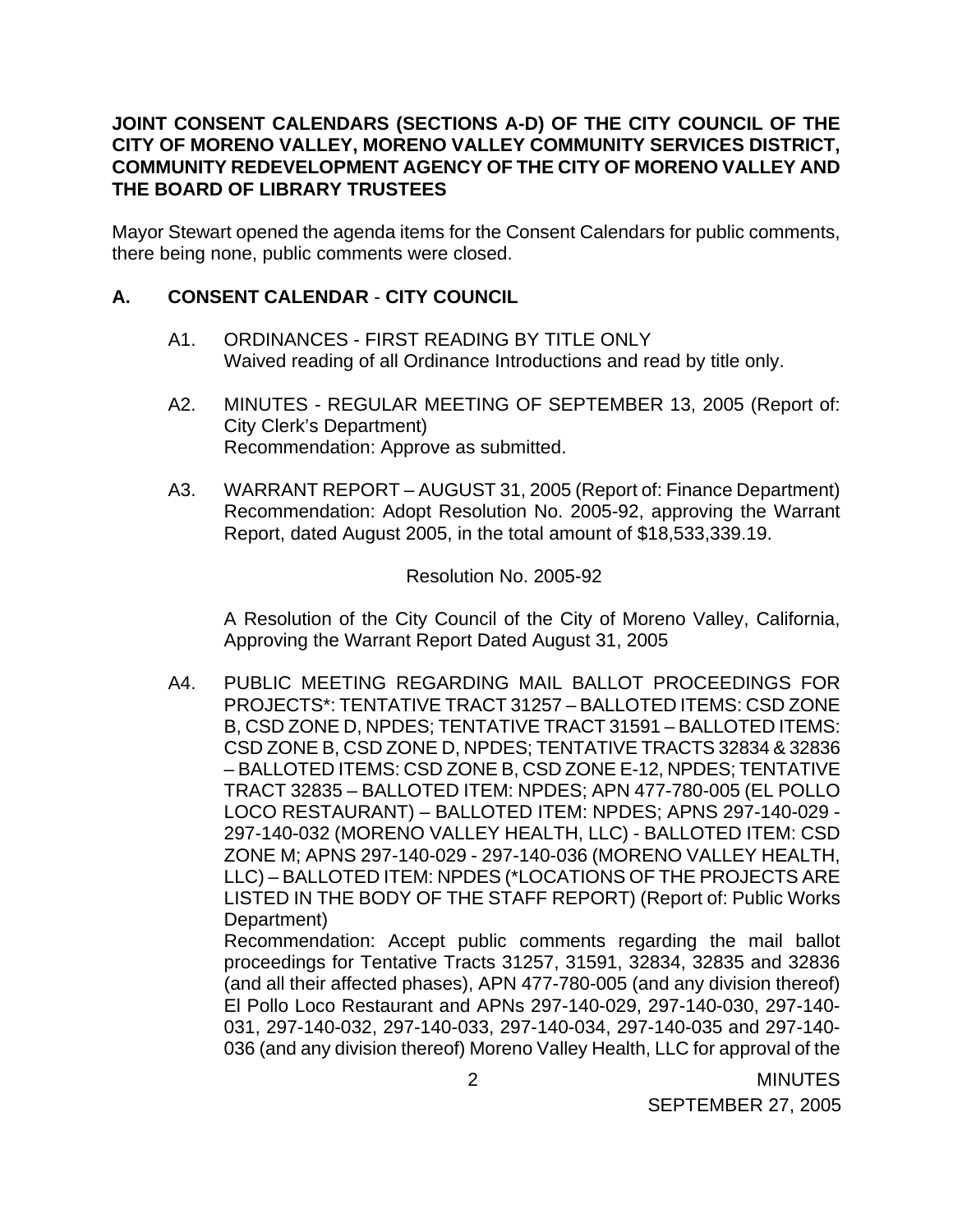National Pollutant Discharge Elimination System (NPDES) regulatory rate schedule.

- A5. ACCEPTANCE OF AWARD FOR FISCAL YEAR 2005 EDWARD BYRNE MEMORIAL JUSTICE ASSISTANCE GRANT (JAG) PROGRAM FUNDING ALLOCATION (Report of: Police Department) Recommendation: Accept the four-year Edward Byrne Memorial Justice Assistance Grant (JAG) funding award in the amount of \$132,361 to fund one Traffic Unit Community Service Officer II for a two-year period.
- A6. APPROVAL OF VAL VERDE UNIFIED SCHOOL DISTRICT LINE EXTENSION AGREEMENT FOR INDIAN MIDDLE SCHOOL (Report of: Public Works Department) Recommendation: Approve the Line Extension Agreement by and between the City of Moreno Valley and the Val Verde Unified School District for Indian Middle School.
- A7. RATIFICATION OF MEMORANDUM OF UNDERSTANDING BY AND BETWEEN VOLUNTEER CENTER OF RIVERSIDE COUNTY AND THE CITY OF MORENO VALLEY FOR INFORMATION AND REFERRAL SERVICES VIA TOLL-FREE OR 211 NUMBER (Report of: Administrative Services Department) Recommendation: Ratify the Memorandum of Understanding (MOU) by and between the Volunteer Center of Riverside County (VCRC) and the City of Moreno Valley for Information and Referral Services via toll-free or 211

Number.

- A8. FINAL MAP 22709 SINGLE FAMILY RESIDENTIAL PROJECT, AMENDMENT TO AGREEMENT FOR PUBLIC IMPROVEMENTS (TIME EXTENSION); WEST SIDE OF MORENO BEACH DRIVE, NORTH OF JOHN F. KENNEDY DRIVE; SUBDIVIDER: WESTERN PACIFIC HOUSING, INC., 16755 VON KARMAN AVENUE, SUITE 200, IRVINE, CA 92606 (Report of: Public Works Department) Recommendation: Authorize the Mayor to execute the Amendment to Agreement for Public Improvements for Final Map 22709; and instruct the City Clerk to forward the completed Amendment to Agreement for Public Improvements to the County Recorder's Office for recordation.
- A9. FINAL MAP 22709-1 SINGLE FAMILY RESIDENTIAL PROJECT, AMENDMENT TO AGREEMENT FOR PUBLIC IMPROVEMENTS (TIME EXTENSION); WEST SIDE OF MORENO BEACH DRIVE, NORTH OF JOHN F. KENNEDY DRIVE; SUBDIVIDER: WESTERN PACIFIC HOUSING, INC., 16755 VON KARMAN AVENUE, SUITE 200, IRVINE, CA 92606 (Report of: Public Works Department)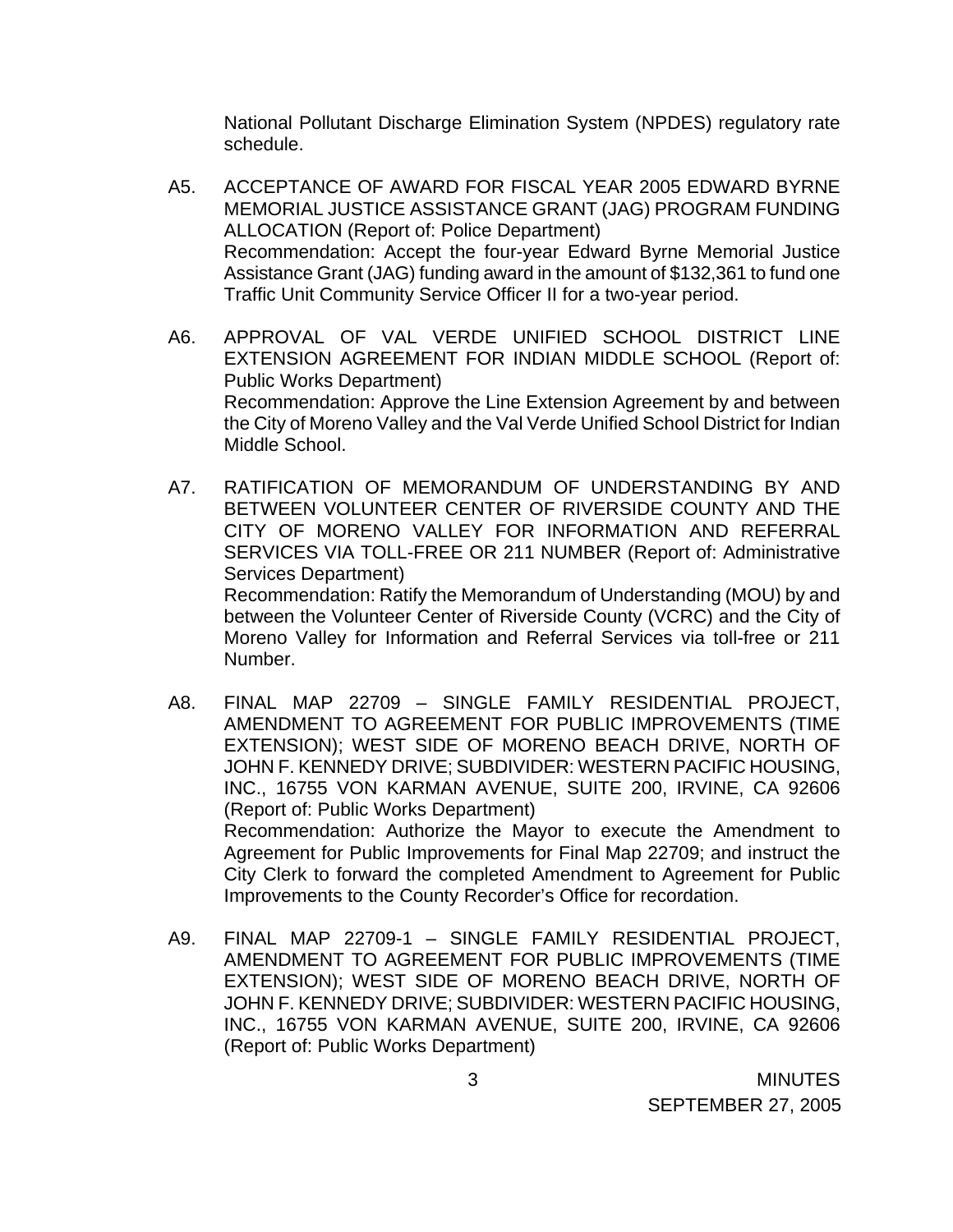Recommendation: Authorize the Mayor to execute the Amendment to Agreement for Public Improvements for Final Map 22709-1; and instruct the City Clerk to forward the completed Amendment to Agreement for Public Improvements to the County Recorder's Office for recordation.

A10. REQUEST ADOPTION OF PLANS AND SPECIFICATIONS, AND AUTHORIZATION TO ADVERTISE FOR CONSTRUCTION BIDS FOR THE PEPPER STREET IMPROVEMENTS FROM ALESSANDRO BOULEVARD TO SHERMAN AVENUE. PROJECT NO. 03-14668523 (Report of: Public Works Department) Recommendation: Adopt the plans and specifications that are on file in the office of the City Engineer; and authorize the City Clerk to advertise the

### **B. CONSENT CALENDAR** - **COMMUNITY SERVICES DISTRICT**

project for construction bids.

- B1. ORDINANCES FIRST READING BY TITLE ONLY Waived reading of all Ordinance Introductions and read by title only.
- B2. MINUTES REGULAR MEETING OF SEPTEMBER 13, 2005 (Report of: City Clerk's Department) Recommendation: Approve as submitted.
- B3. PUBLIC MEETING REGARDING MAIL BALLOT PROCEEDINGS FOR PROJECTS\*: TENTATIVE TRACT 31257 – BALLOTED ITEMS: CSD ZONE B, CSD ZONE D, NPDES; TENTATIVE TRACT 31591 – BALLOTED ITEMS: CSD ZONE B, CSD ZONE D, NPDES; TENTATIVE TRACTS 32834 & 32836 – BALLOTED ITEMS: CSD ZONE B, CSD ZONE E-12, NPDES; TENTATIVE TRACT 32835 – BALLOTED ITEM: NPDES; APN 477-780-005 (EL POLLO LOCO RESTAURANT) – BALLOTED ITEM: NPDES; APNS 297-140-029 - 297-140-032 (MORENO VALLEY HEALTH, LLC) - BALLOTED ITEM: CSD ZONE M; APNS 297-140-029 - 297-140-036 (MORENO VALLEY HEALTH, LLC) – BALLOTED ITEM: NPDES (\*LOCATIONS OF THE PROJECTS ARE LISTED IN THE BODY OF THE STAFF REPORT) (Report of: Public Works Department)

 Recommendation: Accept public comments regarding the mail ballot proceedings for Moreno Valley Health, LLC – APNs 297-140-029, 297-140- 030, 297-140-031, 297-140-032 (and any division thereof) for inclusion into CSD Zone M (Commercial/Industrial Improved Median Maintenance); Tentative Tracts 31257, 31591, 32834 and 32836 (and all their affected phases) for inclusion into CSD Zone B (Residential Street Lighting); Tentative Tracts 31257 and 31591 (and all their affected phases) for inclusion into CSD Zone D (Parkway Landscape Maintenance); and Tentative Tracts 32834 and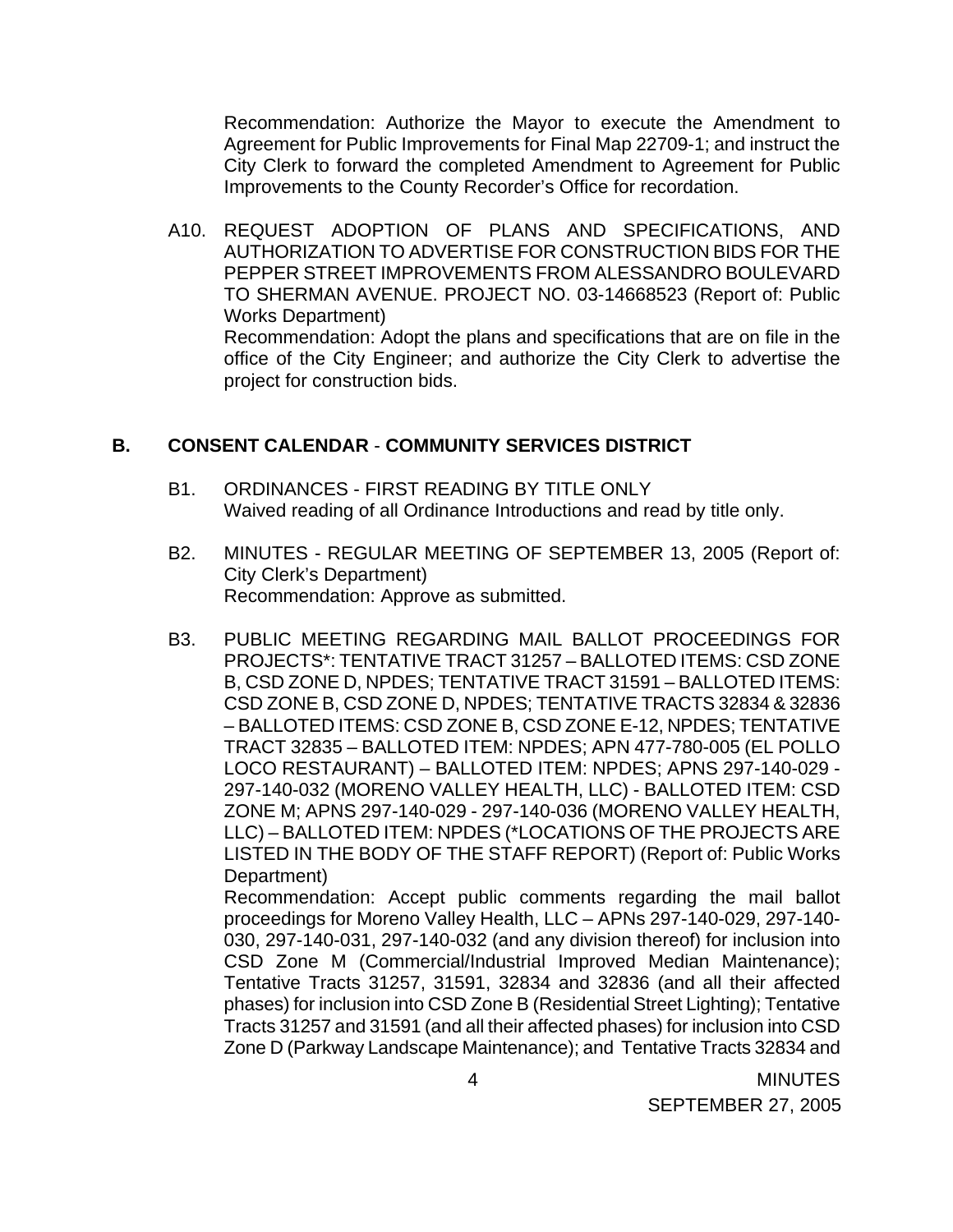32836 (and all their affected phases) for inclusion into CSD Zone E-12 and approval of the annual charges.

## **C. CONSENT CALENDAR** - **COMMUNITY REDEVELOPMENT AGENCY**

- C1. ORDINANCES FIRST READING BY TITLE ONLY Waived reading of all Ordinance Introductions and read by title only.
- C2. MINUTES REGULAR MEETING OF SEPTEMBER 13, 2005 (Report of: City Clerk's Department) Recommendation: Approve as submitted.

## **D. CONSENT CALENDAR** - **BOARD OF LIBRARY TRUSTEES**

- D1. ORDINANCES FIRST READING BY TITLE ONLY Waived reading of all Ordinance Introductions and read by title on
- D2. MINUTES REGULAR MEETING OF SEPTEMBER 13, 2005 (Report of: City Clerk's Department) Recommendation: Approve as submitted.

## **Joint Consent Calendar Items A2 – D2 approved by a vote with the exception of A11 which was pulled for separate discussion/action. m/White, s/Flickinger.**

# **E. PUBLIC HEARINGS**

- E1. CONTINUATION OF THE PUBLIC HEARING FOR THE MAIL BALLOT PROCEEDING FOR TENTATIVE TRACT 31305 (AND ALL AFFECTED PHASES) FOR APPROVAL OF THE NATIONAL POLLUTANT DISCHARGE ELIMINATION SYSTEM (NPDES) REGULATORY RATE SCHEDULE. LOCATED AT THE NORTHWEST CORNER OF EUCALYPTUS AVENUE AND NASON STREET (Report of: Public Works Department) Recommendation: That the City Council, after conducting the public hearing:
	- 1. Tabulate the mail ballot for Tentative Tract 31305 (and all affected phases) for the NPDES regulatory rate schedule;
	- 2. Verify and accept the result of the mail ballot proceeding as identified on the Official Tally Sheet and Assessor Parcel Number (APN) listing;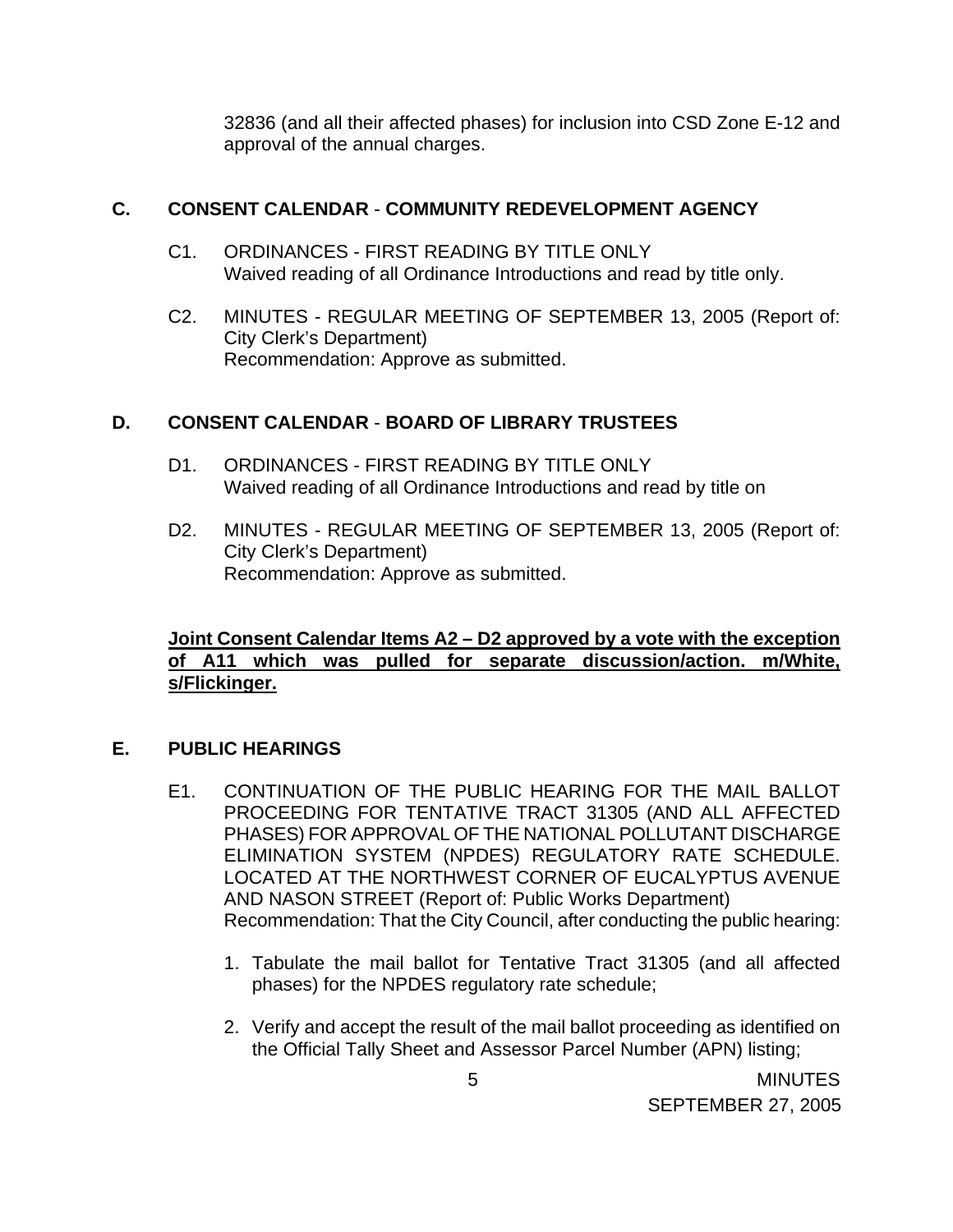- 3. Receive and file with the City Clerk's Office the accepted Official Tally Sheet and APN listing; and
- 4. If approved, authorize and impose the NPDES maximum regulatory rate for Tentative Tract 31305.

 Mayor Stewart opened the public testimony portion of the public hearing; there being none, public testimony was closed.

#### **Directed the City Clerk to tabulate the ballots. Motion carried 5-0. m/Batey, s/White.**

The City Clerk announced the results as follows:

Tentative Tract 31305 (and all affected phases) for the NPDES regulatory rate schedule – "yes"

#### **Approved by a 5-0 vote. m/Batey, s/West.**

E2. REQUEST TO CONTINUE PUBLIC HEARING ON ORDINANCE REPEALING AND REENACTING CHAPTERS 3.28 AND 3.42 OF THE CITY OF MORENO VALLEY MUNICIPAL CODE RELATING TO DEVELOPMENT IMPACT FEES FOR RESIDENTIAL AND COMMERCIAL AND INDUSTRIAL DEVELOPMENT, TO OCTOBER 11, 2005 (Report of: Finance Department) Recommendation: That the City Council continue the Public Hearing on an ordinance repealing and reenacting Chapters 3.28 and 3.42 of the City of Moreno Valley Municipal Code relating to development impact fees for residential and commercial and industrial development, to October 11, 2005.

#### **Approved by a 5-0 vote to continue to October 11, 2005. m/Batey, s/West.**

## **F. ITEMS REMOVED FROM CONSENT CALENDARS FOR DISCUSSION OR SEPARATE ACTION**

A11. REQUEST REJECTION OF ALL BIDS AND AUTHORIZATION TO RE-ADVERTISE FOR CONSTRUCTION BIDS FOR THE AQUEDUCT BIKE TRAIL FROM JOHN F. KENNEDY DRIVE TO CACTUS AVENUE, FROM GRAHAM STREET TO BAY AVENUE, AND COTTONWOOD AVENUE TO PAN AM BOULEVARD. PROJECT NOS. 02-46165321 AND 98-92492 (Report of: Public Works Department) Recommendation: Reject all bids opened on August 30, 2005 for the construction of the Aqueduct Bike Trail; adopt the revised specifications that

 6 MINUTES SEPTEMBER 27, 2005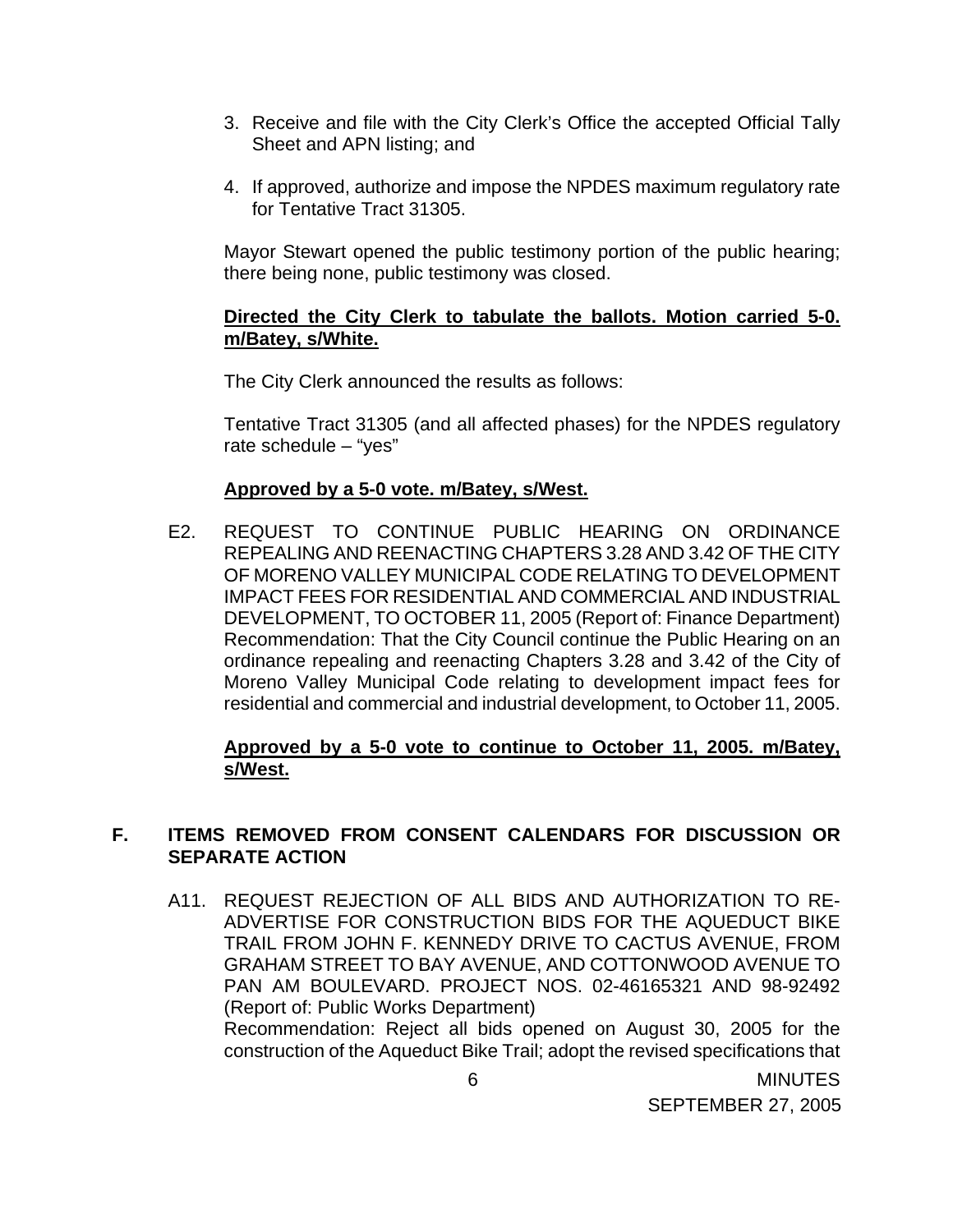are on file in the office of the City Engineer; and authorize the City Clerk to re-advertise the Aqueduct Bike Trail project for construction bids.

 Mayor Stewart opened the agenda item for public comments; there being none, public comments were closed.

#### **Approved by a 5-0 vote, as amended to reduce the requirement of the Contractor to construct 50% of the work with its own forces to 25% instead of 35%. m/White, s/West.**

## **G. REPORTS**

G1. ORDINANCE AMENDING CHAPTERS 1.10, 2.21, 2.29, 6.02, 6.04, 8.14, 8.60, 9.01, 9.02, 9.03, 9.07, 9.08, 9.09, 9.11, 9.12, 9.13, 9.14, 9.15, 9.16, 9.17, 10.02, AND 11.06 OF THE CITY OF MORENO VALLEY MUNICIPAL CODE REGARDING MODIFICATIONS TO THE TITLE OF THE COMMUNITY & ECONOMIC DEVELOPMENT DIRECTOR AND DEPARTMENT (Report of: City Clerk's Department) Recommendation: That the City Council introduce Ordinance No. 694, amending Chapters 1.10, 2.21, 2.29, 6.02, 6.04, 8.14, 8.60, 9.01, 9.02, 9.03, 9.07, 9.08, 9.09, 9.11, 9.12, 9.13, 9.14, 9.15, 9.16, 9.17, 10.02, and 11.06 of the City of Moreno Valley Municipal Code regarding modifications to the title of the Community & Economic Development Department and Director. (Roll call required).

### Ordinance No. 694

 An Ordinance of the City Council of the City of Moreno Valley, California, Amending Chapters 1.10, 2.21, 2.29, 6.02, 6.04, 8.14, 8.60, 9.01, 9.02, 9.03, 9.07, 9.08, 9.09, 9.11, 9.12, 9.13, 9.14, 9.15, 9.16, 9.17, 10.02, and 11.06 of the City of Moreno Valley Municipal Code Regarding Modifications to the Title of the Community & Economic Development Department and Director

 Mayor Stewart opened the agenda item for public comments; there being none, public comments were closed.

### **Approved by a 5-0 vote. m/Flickinger, s/Batey.**

G2. PRIORITIZATION AND USE OF FUNDS FOR THE PAVEMENT MANAGEMENT PROGRAM, STREET IMPROVEMENT PROGRAM, AND SPEED HUMP PROGRAM; ESTABLISHMENT OF A POLICY ON PRIORITIZATION OF USE OF FUNDS FOR THE CITY DEVELOPMENT IMPACT FEE (DIF) PROGRAM, AND ADOPT THE THREE-YEAR CAPITAL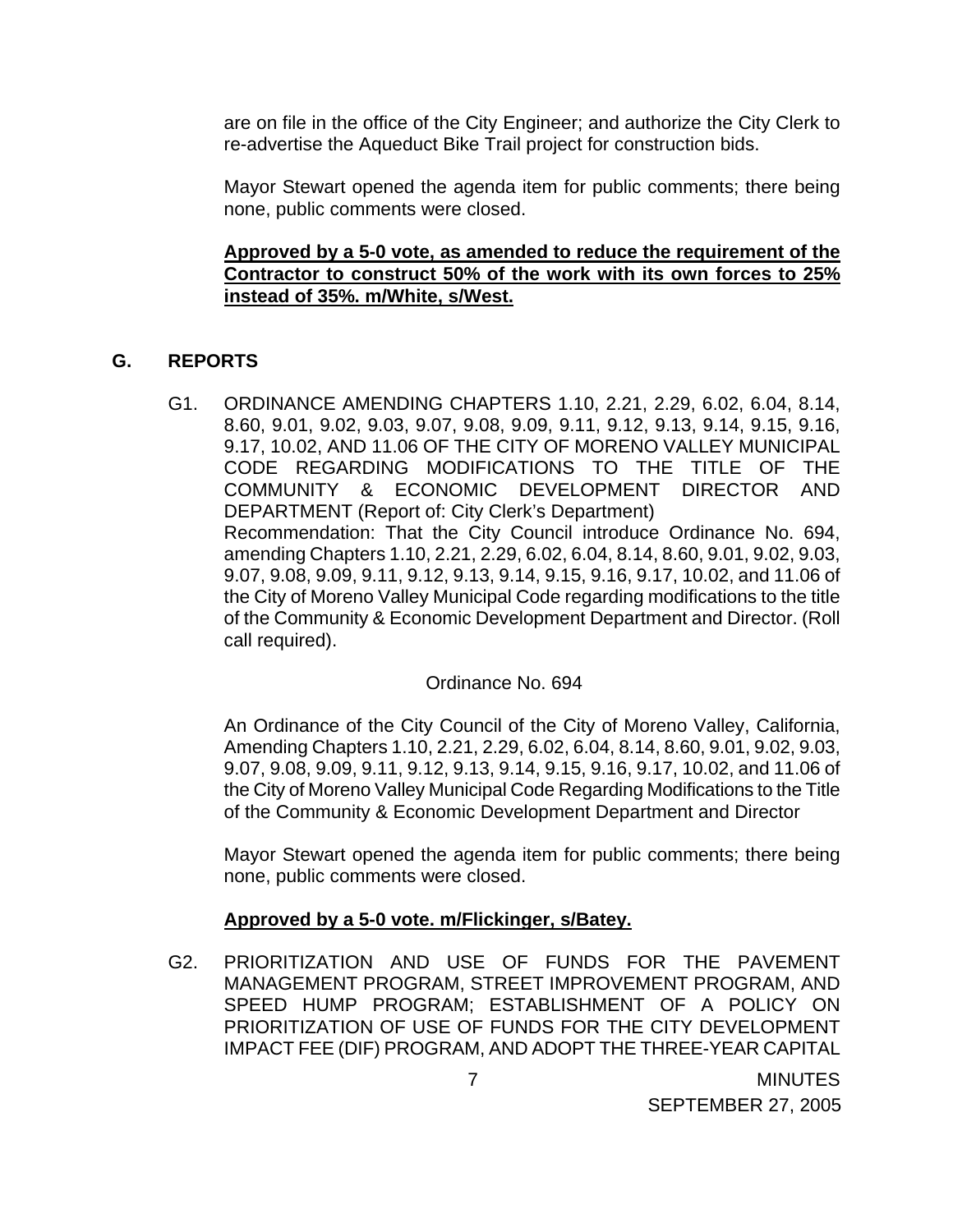IMPROVEMENT PROGRAM REVISIONS (Report of: Public Works Department) Recommendation: That the City Council:

- 1. Approve staff recommendations for Prioritization and Use of Funds for the Pavement Management Program, Private Street Improvement Program, and Speed Hump Program;
- 2. Approve staff recommendations for establishing a policy on prioritization of use of funds for the City Development Impact Fee (DIF) Program and Western Riverside Council of Governments (WRCOG) Transportation Uniform Mitigation Fee (TUMF) Program;
- 3. Approve revisions to the Street Improvement Program to prioritize projects for FY 2005/2006, FY 2006/2007, and FY 2007/2008;
- 4. Approve the Arterial Infill Program Priority List;
- 5. Adopt the 3-year Capital Improvement Program Revisions to the Capital Projects list;
- 6. Amend the FY 2005/2006 Budget to include revisions to the Capital Projects List of the Capital Improvements Program; and
- 7. Authorize the Finance Director to amend the FY 2005/2006 Budget.

 Mayor Stewart opened the agenda item for public comments; there being none, public comments were closed.

# **Continue to Study Session of October 18, 2005 or November 15, 2005 (if not ready for 10/18 meeting). Motion carried unanimously. m/Batey, s/Flickinger.**

G3. LEGISLATIVE UPDATE (Report of: Interim Assistant City Manager) Recommendation: That the City Council receive and file this informational report.

### **Approved by a unanimous vote. m/West, s/White.**

G4. CITY MANAGER'S REPORT (Informational Oral Presentation – not for Council action)

 Angela Rushen, Interim Administrative Services Director, gave a briefing regarding the temporary closure to the Moreno Valley Public Library. Stated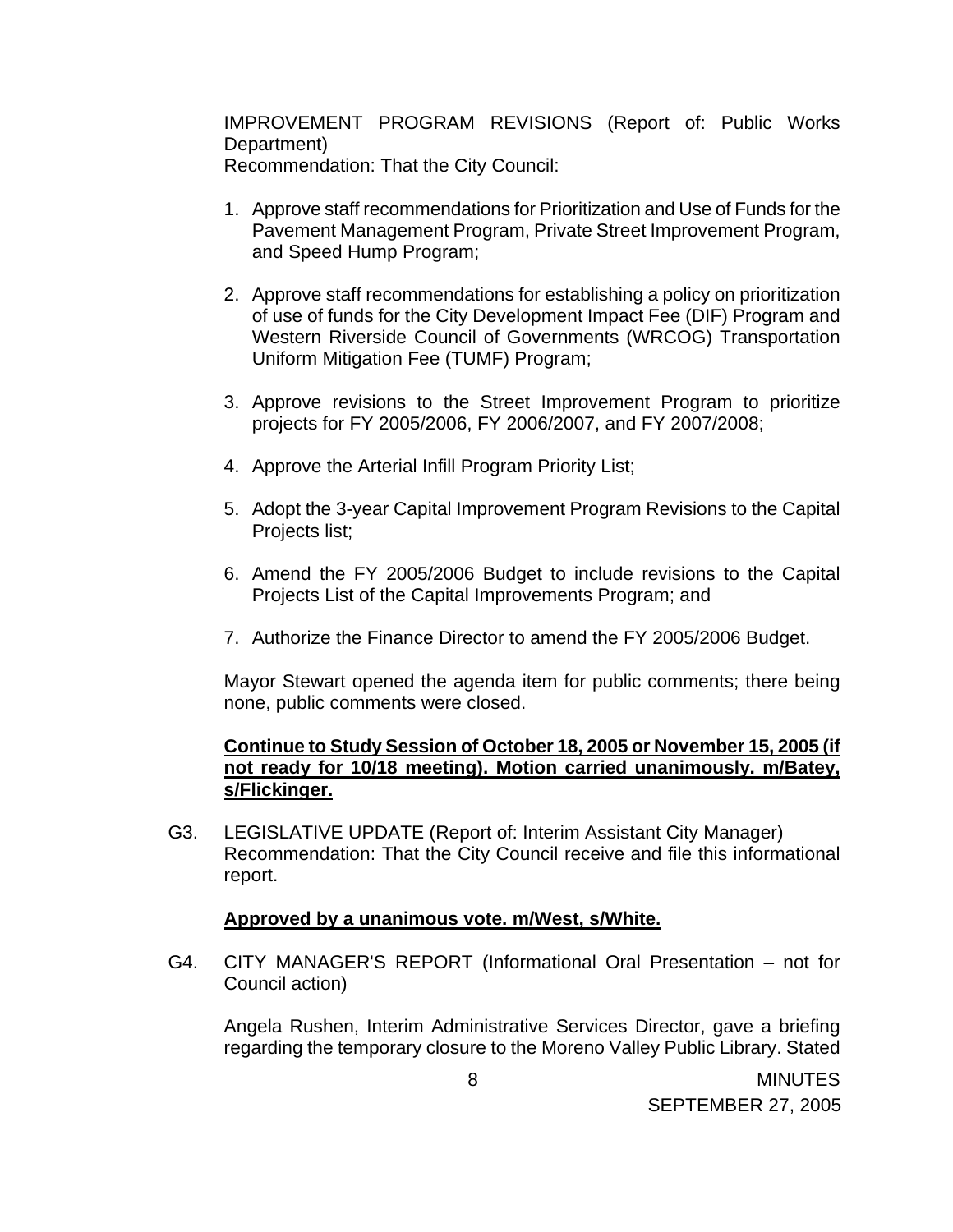the library will be closed temporarily for two weeks, so a leak can be repaired and additional testing of the fungi that was found underneath the carpet in the Community Room and the library entryway can be performed. Problem was discovered on or about September 22 during an inspection. The library has been closed to avoid exposing the general public and staff to any environmental toxins that may be released during repairs. Opening date could be extended past the two week period. Will keep the public updated. The City will be maintaining a minimum level of service.

 Library Director, Cynthia Pirtle, announced that a motor home is being made available to be used for the return of library materials. Stated the hours for the motor home will be Monday through Saturday from 8 am to 5 pm and Sunday from 1 pm to 5 pm. The Bookmobile will be available on Mondays from 10 am to 1 pm and Fridays and Saturdays from 10 am to 5 pm. She also stated that library materials can be dropped off in the book drop slot located at the library. All library employees are still on-duty at different City locations. Hopes to be back in the library soon.

G5. APPROVE A DESIGN-BUILD AGREEMENT WITH ABB, INC., A LEASE PURCHASE AGREEMENT AND A BASE LEASE WITH EPLUS GROUP, INC. FOR THE DESIGN, CONSTRUCTION, AND FINANCING OF THE SUBSTATION/SWITCHYARD AND APPROVE AMENDMENT TO PROFESSIONAL SERVICES AGREEMENT BY AND BETWEEN THE CITY OF MORENO VALLEY AND ENCO UTILITY SERVICES MORENO VALLEY, LLC FOR THE OPERATIONS AND MAINTENANCE OF THE CITY'S MUNICIPALLY OWNED ELECTRICAL DISTRIBUTION SYSTEM (Report of: Public Works Department) (MATERIAL NOT AVAILABLE AT TIME OF PRINTING – TO BE PROVIDED UNDER SEPARATE COVER)

 Mayor Stewart opened the agenda item for public comments; there being none, public comments were closed.

#### **Approved by a unanimous vote to continue to October 11, 2005. m/Batey, s/White.**

### **H. LEGISLATIVE ACTIONS**

ORDINANCES - 1ST READING AND INTRODUCTION - NONE

ORDINANCES - 2ND READING AND ADOPTION

H1. ORDINANCE NO. 693 - AN ORDINANCE OF THE CITY COUNCIL OF THE

 9 MINUTES SEPTEMBER 27, 2005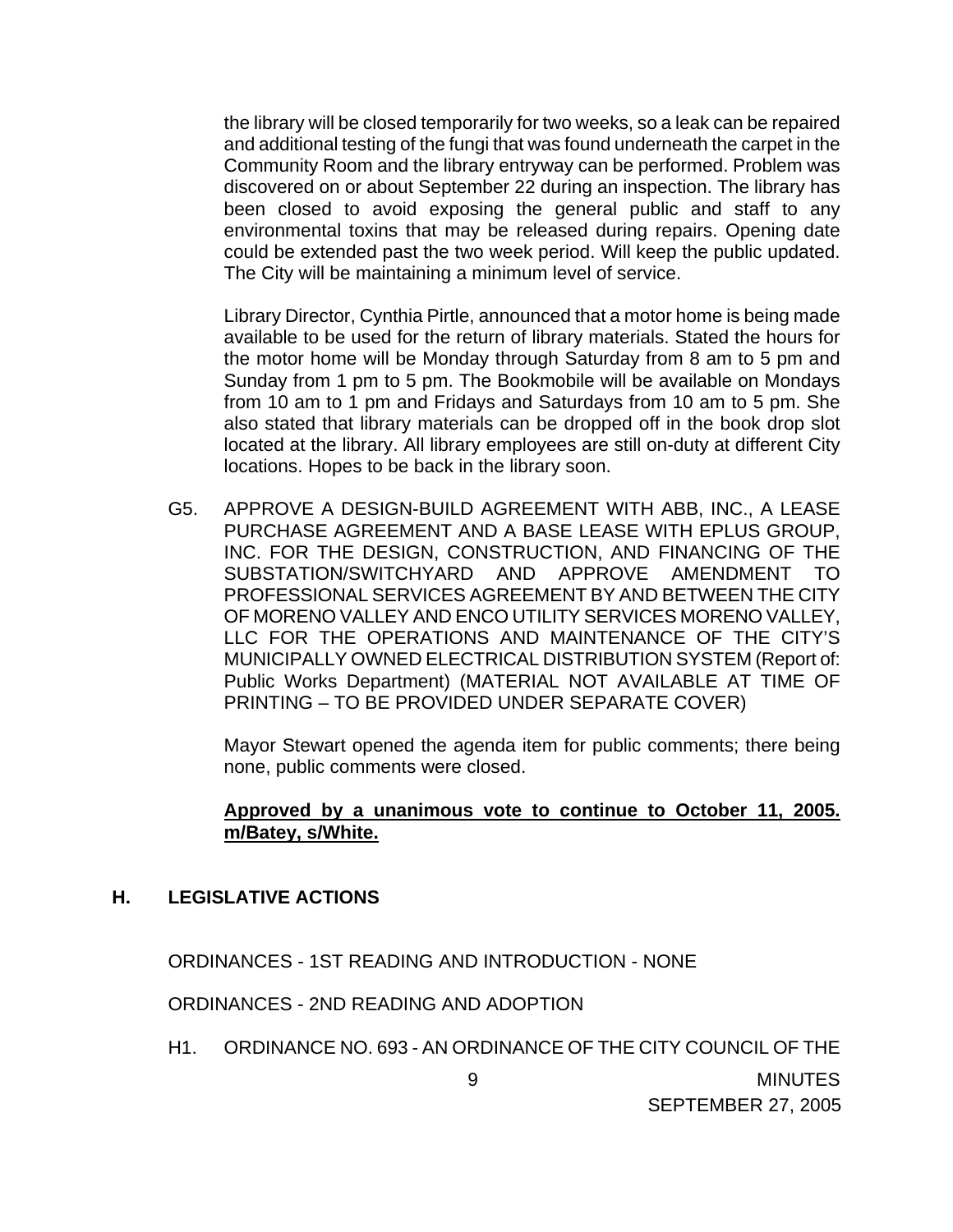CITY OF MORENO VALLEY, CALIFORNIA, AMENDING SECTION 9.02.020 OF TITLE 9 OF THE CITY OF MORENO VALLEY MUNICIPAL CODE PERMITTED USES TABLE TO ESTABLISH A NEW LIGHT INDUSTRIAL ZONE WITH IDENTIFIED PERMITTED USES, AND MODIFY THE USES PERMITTED IN THE BUSINESS PARK DESIGNATION AND REQUIRE A CONDITIONAL USE PERMIT FOR STORAGE LOTS OR MINI-WAREHOUSES IN THE COMMUNITY COMMERCIAL; MODIFY SECTION 9.09.140 TO ADD ADDITIONAL WORDING WITH REGARD TO THE COMPATIBILITY OF SELF-STORAGE WAREHOUSES; AND MODIFY THE PURPOSE OF THE INDUSTRIAL ZONES (SECTION 9.05.020) TO PROVIDE A PURPOSE FOR THE NEWLY ESTABLISHED LIGHT INDUSTRIAL ZONING, AND TO REVISE THE PURPOSE OF THE BUSINESS PARK DESIGNATION. IN ADDITION, THE ZONING ATLAS WILL ALSO BE MODIFIED TO CHANGE ZONING FROM BUSINESS PARK TO LIGHT INDUSTRIAL. THE ZONE CHANGE WILL AFFECT PORTIONS OF THE AREA SOUTH OF ALESSANDRO BOULEVARD, NORTH OF CACTUS AVENUE, EAST OF ELSWORTH STREET, AND WEST OF HEACOCK STREET (RECEIVED FIRST READING AND INTRODUCTION SEPTEMBER 13, 2005 ON A 5-0 VOTE) (Report of: Community Development Department)

Recommendation: Adopt Ordinance No. 693.

#### Ordinance No. 693

 An Ordinance of the City Council of the City of Moreno Valley, California, Amending Section 9.02.020 of Title 9 of the City of Moreno Valley Municipal Code, Permitted Uses Table to Establish a New Light Industrial Zone with Identified Permitted Uses, and Modify the Uses Permitted in the Business Park Designation and Require a Conditional Use Permit for Storage Lots or Mini-Warehouses in the Community Commercial; Modify Section 9.09.140 to Add Additional Wording with Regard to the Compatibility of Self-Storage Warehouses; and Modify the Purpose of the Industrial Zones (Section 9.05.020) to Provide a Purpose for the Newly Established Light Industrial Zoning, and to Revise the Purpose of the Business Park Designation. In Addition, the Zoning Atlas will also be Modified to Change Zoning from Business Park to Light Industrial. The Zone Change will Affect Portions of the Area South of Alessandro Boulevard, North of Cactus Avenue, East of Elsworth Street, and West of Heacock Street

 Mayor Stewart opened the agenda item for public comments; there being none, public comments were closed.

#### **Approved by a 5-0 vote. m/Batey, s/White.**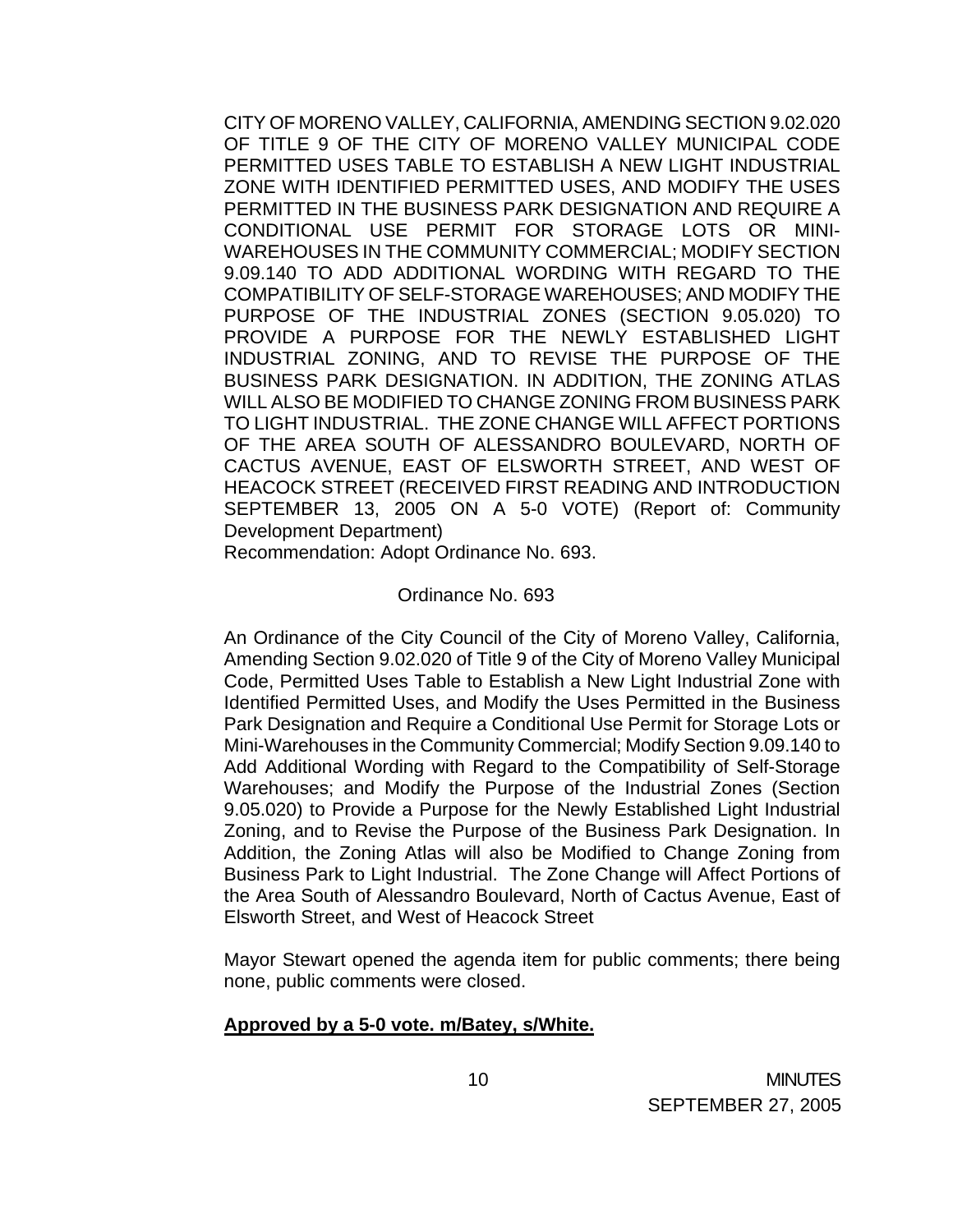# ORDINANCES - URGENCY ORDINANCES – NONE

## RESOLUTIONS – NONE

PUBLIC COMMENTS **ON ANY SUBJECT NOT ON THE AGENDA** UNDER THE JURISDICTION OF THE CITY COUNCIL ARE AS FOLLOWS:

#### Daryl Terrell

- 1) Library situation
- 2) Reforming City budget

## **CLOSING COMMENTS AND/OR REPORTS OF THE CITY COUNCIL, COMMUNITY SERVICES DISTRICT, OR COMMUNITY REDEVELOPMENT AGENCY**

#### Mayor Pro Tem Flickinger

1) Stated she would like to see speed limit signs on Lasselle Street from Krameria to the south City limits and also on Krameria north to JFK

#### Mayor Stewart

1) Article regarding flight paths of DHL planes

### Council Member Batey – no comment

### Council Member West – no comment

#### Council Member White

1) Inquired of Library Director as if there is any other source of grant funding for the Library

### **CLOSED SESSION**

# **REPORT OF ACTION FROM CLOSED SESSION, IF ANY, BY CITY ATTORNEY - NONE**

### **ADJOURNMENT**

There being no further business to conduct, the meeting was adjourned to Closed Session at 8:53 p.m. by unanimous informal consent.